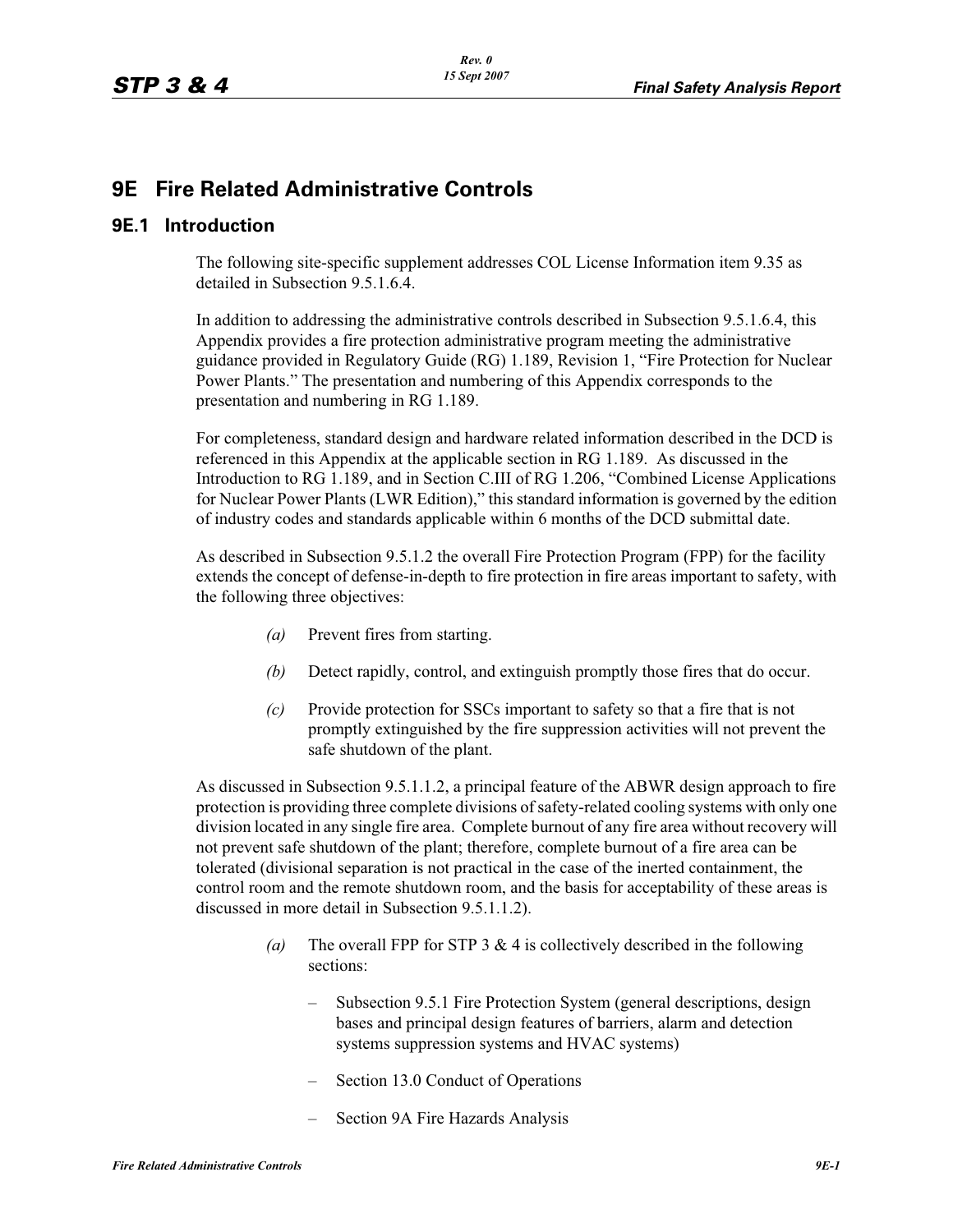- Section 9B Summary of Analysis Supporting Fire Protection Design Requirements
- Section 9E Fire Related Administrative Controls
- Section 19M Fire Protection Probabilistic Risk Assessment
- Section 19Q ABWR Shutdown Risk Assessment
- Technical Specification 5.5.1.1.d, Fire Protection Program Implementation

COLA Part 5.1, Section D and Section H discuss fire protection elements related to the Emergency Plan.

- *(b)* STPNOC organizational responsibilities for the FPP are identified in Subsection 9E.1.1 below.
- *(c)* The authorities of personnel implementing the FPP and administrative controls are described in Subsection 9E.1.1 below.
- *(d)* Fire protection, fire detection and suppression capability, and limiting fire damage with barriers and divisional separation are described in Subsection 9.5.1.
- *(e)* The administrative controls and personnel requirements for fire protection and manual fire suppression activities are described in Section 9E.
- *(f)* The automatic and manually operated fire detection and suppression systems are described in Subsection 9.5.1.
- *(g)* The fire barriers and divisional separation provided to limit fire damage to SSCs important to safety, so that the capability to shut down the plant safely is ensured, is described in Subsection 9.5.1.

The FPP administrative controls described in this Appendix address the responsibilities for continuing evaluation of fire hazards associated with construction of STP  $3 \& 4$  to ensure the continued safe operation of STP 1  $\&$  2 and similarly, the safe operation of STP Units 1, 2 and 3 during the completion of STP Unit 4. STPNOC provides additional fire barriers and fire protection capability, as necessary, to protect the operating units from any fire hazards associated with these construction activities.

# **9E.1.1 Organization, Staffing, and Responsibilities**

*(a)* The President & Chief Executive Officer sets policy and has overall responsibility for the formulation, implementation, and assessment of the effectiveness of the Fire Protection Program.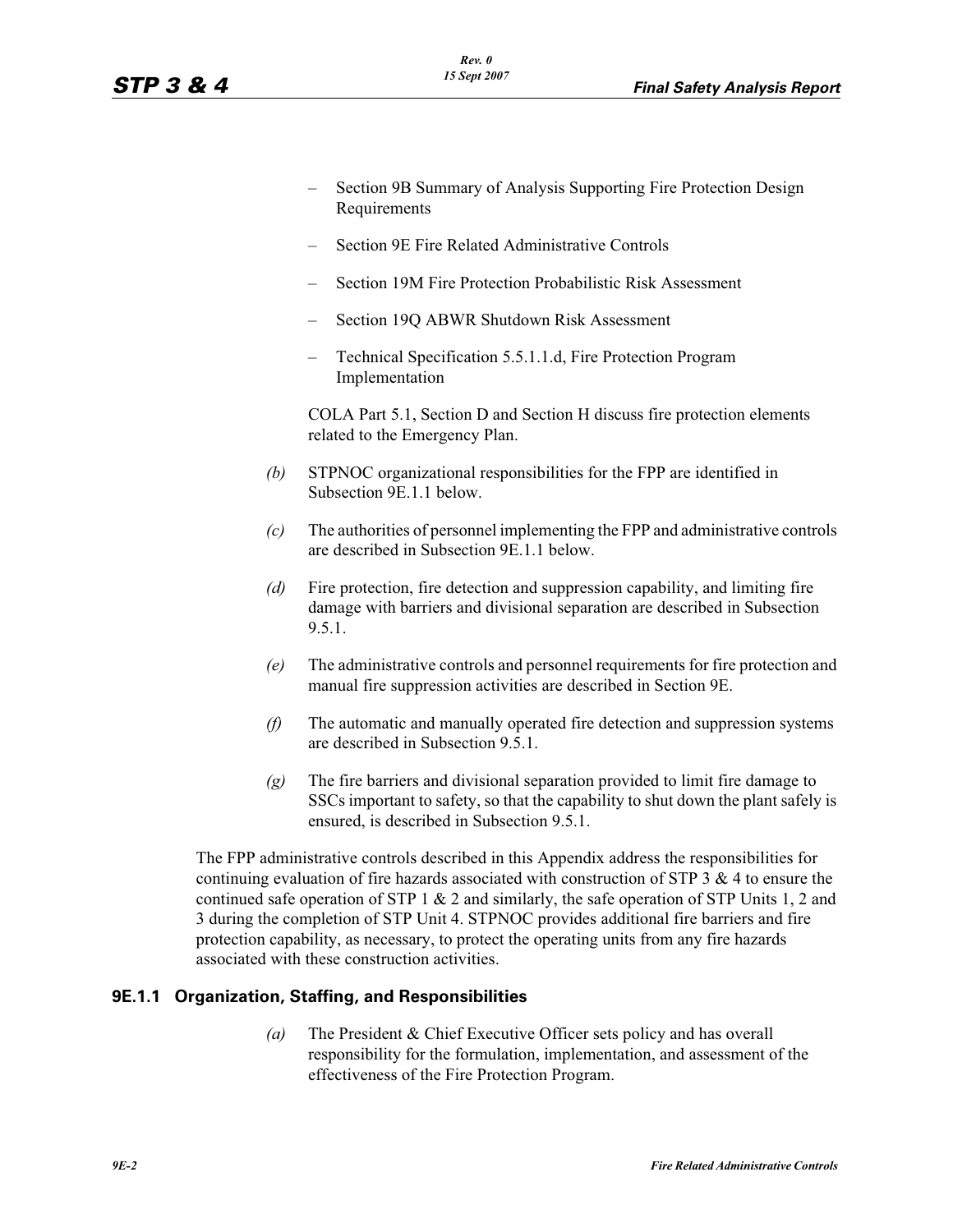The Group Vice President has the executive authority and responsibility for the FPP.

- *(b)* The Vice President Engineering and Construction reports to the Group Vice President and has direct responsibility to establish, implement and maintain written procedures for implementing the FPP and for periodically assessing the effectiveness of the FPP including fire drills and training conducted by the fire brigade and plant personnel. The results of these assessments are reported to the Group Vice President with recommendations for improvements or corrective actions as deemed necessary.
- *(c)* The Plant General Manger is responsible for the overall administration of the plant operations and emergency plans that include the fire protection and prevention program and that provide a single point of control and contact for all contingencies.

The Plant General Manager has responsibility for approving or disapproving Fire Protection Program implementing procedures and changes thereto as recommended by the Plant Operations Review Committee (PORC).

The Plant General Manager is responsible for assisting the Plant General Manager STP 1  $\&$  2 in assessing the potential fire related impact to STP 1  $\&$  2 from construction activities on STP 3 & 4.

The Plant General Manager is responsible for the evaluation of the potential fire related impact to STP 3 from construction activities on STP 4 (see additional discussion in Section 1.10S).

- *(d)* The Fire Protection Coordinator reports through the chain of command to the Vice President, Engineering and Construction. Primary responsibility for implementation of the FPP has been delegated to the Fire Protection Coordinator, who is an individual knowledgeable through education, training, and/or experience in fire protection and nuclear safety. Other personnel are available to assist the Fire Protection Coordinator as necessary to accomplish the following:
	- (i) Implement periodic inspections to minimize the amount of combustibles in plant areas important to safety; determine the effectiveness of housekeeping practices; ensure the availability and acceptable condition of all fire protection systems/equipment, emergency breathing apparatus, emergency lighting, communication equipment, fire stops, penetration seals, and fire-retardant coatings; and ensure that prompt and effective corrective actions are taken to correct conditions adverse to fire protection and preclude their recurrence
	- (ii) Provide firefighting training for operating plant personnel and the plant's fire brigade; design and select equipment; periodically inspect and test fire protection systems and equipment in accordance with established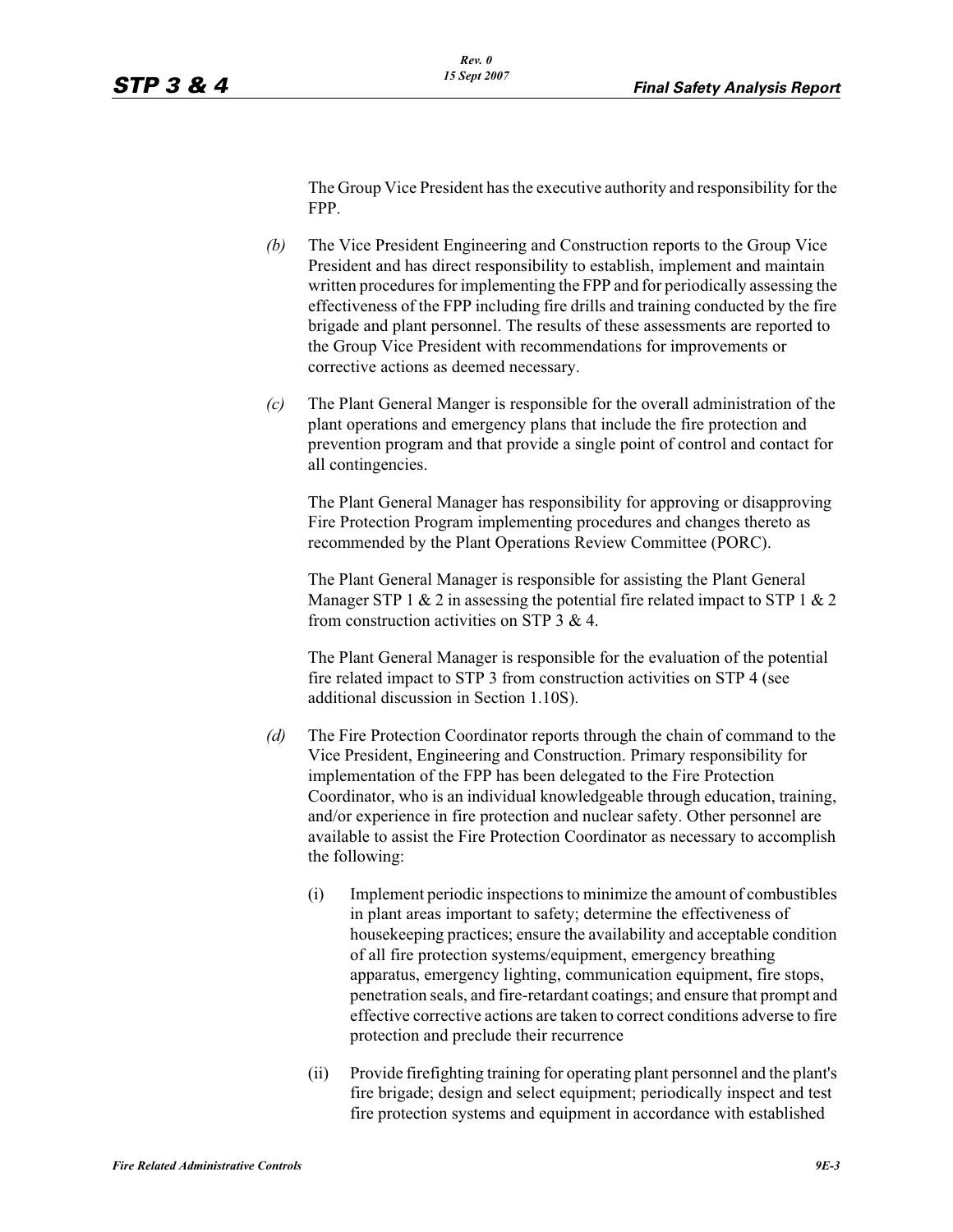procedures; and evaluate test results and determine the acceptability of the systems under test

- (iii) Assist in the critique of all fire drills to determine how well the training objectives have been met
- (iv) Review proposed work activities with regard to in-plant fire protection, identify potential transient fire hazards, and specify required additional fire protection in the work activity procedure
- (v) Implement a program to indoctrinate all plant contractor personnel in appropriate administrative procedures that implement the FPP and the emergency procedures relative to fire protection
- (vi) Implement a program to instruct personnel on the proper handling of accidental events such as leaks or spills of flammable materials that are related to fire protection
- (vii) Review hot work
- *(e)* The Vice President Oversight and Regulatory Affairs is responsible for:
	- (i) Establishing the fire protection quality assurance program in accordance with Regulatory Position 1.7, Quality Assurance, of RG 1.189 as delineated in the document "STP 3 & 4 Quality Assurance Program Description"
	- (ii) Ensuring effective implementation of the FPP quality assurance program by planned surveillances and scheduled audits
	- (iii) Ensuring results of FPP surveillance and audit activities are promptly reported to cognizant management personnel
- *(f)* The plant's fire brigade positions and responsibilities are identified as follows:
	- (i) The plant fire brigade positions are responsible for fighting fires. The authority and responsibility of each fire brigade position relative to fire protection are clearly defined.
	- (ii) The responsibilities of each fire brigade position correspond with the actions required by the firefighting procedures.
	- (iii) Collateral responsibilities of the fire brigade members do not conflict with their responsibilities related to the fire brigade during a fire emergency. A collateral responsibility is a required action or decision that would adversely affect the fire brigade member's ability to perform a required fire fighting function.
	- (iv) The minimum number of trained fire brigade members available on site for each operating shift should be consistent with the activities required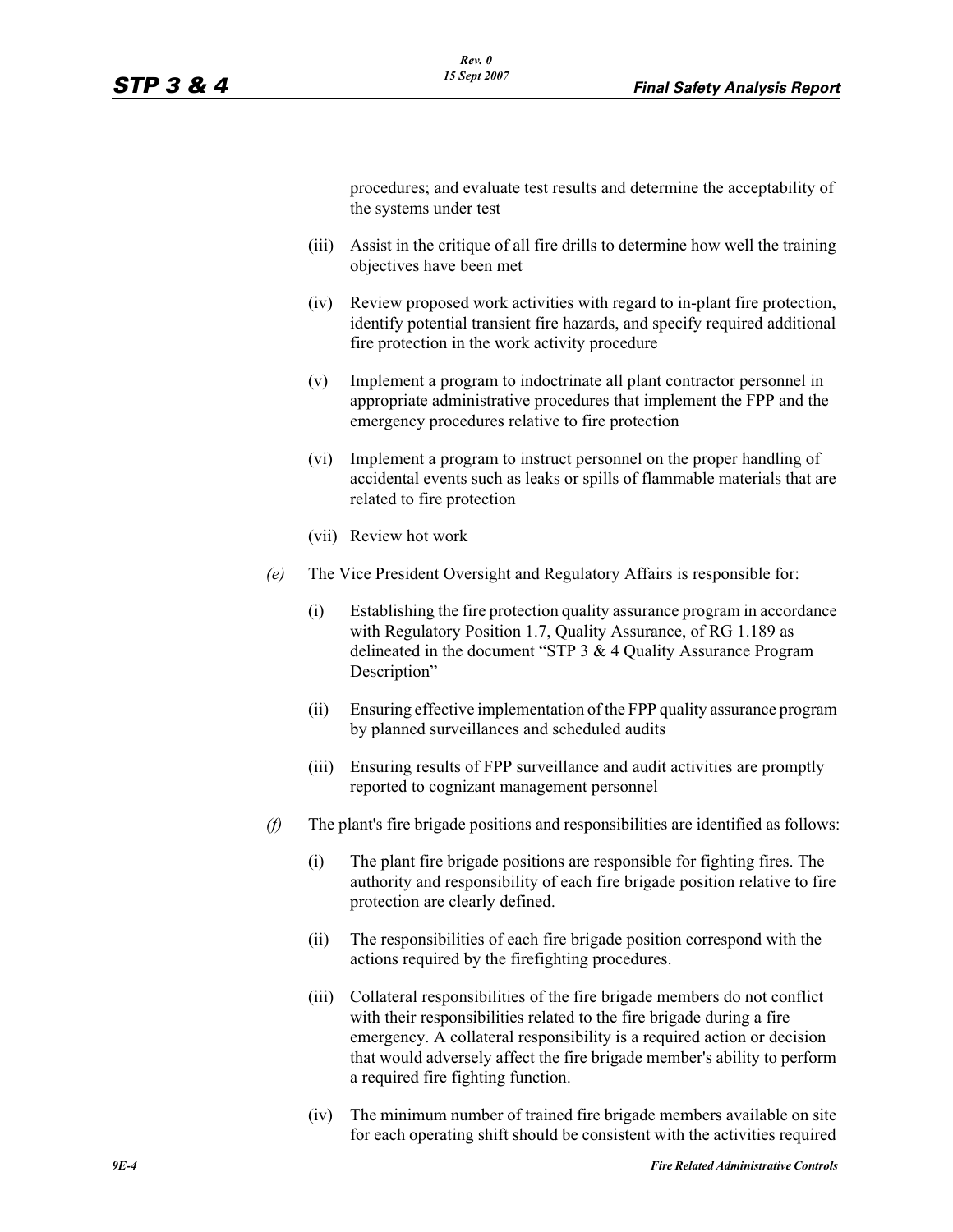to combat credible and challenging fires, but is no less than five members. The size of the fire brigade is based upon the functions required to fight fires, with adequate allowance for injuries. Fire brigade staffing accounts for the operational and emergency response demands on shift personnel in the event of a significant fire.

### **9E.1.2 Fire Hazards Analysis**

This topic is addressed in Section 9A.

# **9E.1.3 Safe-Shutdown Analysis**

This topic is addressed in Subsections 9.5.1.3.11 and 9.5.1.3.12.

### **9E.1.4 Fire Test Reports and Fire Data**

This topic is addressed in Subsection 9.5.13.7 (COL License Information Item 9.24).

### **9E.1.5 Compensatory Measures**

Temporary changes to specific fire protection features necessary to accomplish maintenance or modifications are permissible when accompanied by interim compensatory measures, such as fire watches, temporary fire barriers, or backup suppression capability.

Compensatory measures may be implemented as an interim step to restore operability or to otherwise enhance the capability of degraded or nonconforming fire protection related SSCs until the final corrective action is complete. Reliance on a compensatory measure for operability is given important consideration in establishing the time frame for completing the corrective action. Nonconforming conditions or degraded conditions requiring an operator action to demonstrate operability are resolved expeditiously.

The guidance provided in NRC Inspection Manual Part 9900, "Operability Determinations  $\&$ Functionality Assessments for Resolution of Degraded or Nonconforming Conditions Adverse to Quality or Safety" is utilized when compensatory measures are relied upon.

# **9E.1.6 Fire Protection Training and Qualifications**

The Vice President, Engineering and Construction, maintains available staff for the FPP knowledgeable in both fire protection and nuclear safety.

#### **9E.1.6.1 Fire Protection Staff Training and Qualifications**

Fire protection staff qualifications:

*(a)* The Fire Protection Coordinator, or a person available for consultation, is a graduate of an accredited engineering or fire science curriculum and has a minimum of six years applicable experience, three of which have been in the area of fire protection. Education and/or experience acceptable to the Society of Fire Protection Engineers for full member status may be considered as equivalent qualifications.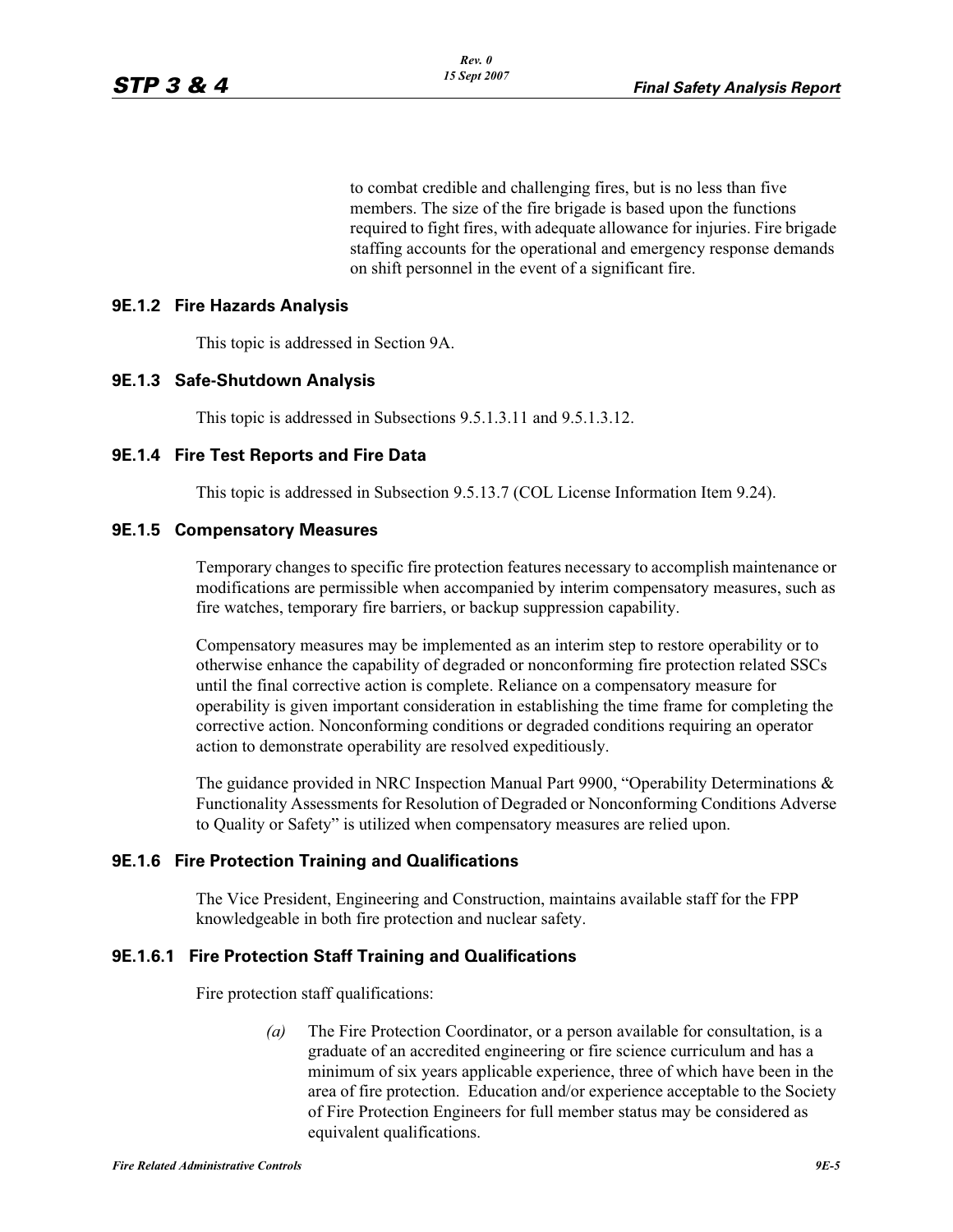- *(b)* Fire brigade training is discussed in Subsection 9E.1.6.4. Brigade member qualification includes satisfactory completion of a physical exam for performance of strenuous physical activity.
- *(c)* Personnel responsible for the maintenance and testing of the fire protection systems are qualified by training and experience for this work.
- *(d)* The Fire Protection Coordinator is responsible for the training of the fire brigade and is qualified by knowledge, suitable training, and experience for the conduct of this training.

# **9E.1.6.2 General Employee Training**

General employees are instructed in their responsibilities to prevent and detect fires. Training includes information on the types of fires and related extinguishing agents, specific fire hazards at the site, and actions in the event of a fire suppression system actuation. Specific instruction includes:

- *(a)* Principal responsibility to notify the control room upon discovering a fire, prior to attempting to extinguish the fire
- *(b)* Actions upon actuation of local fire suppression systems or hearing a fire alarm
- *(c)* Administrative controls on the use of combustibles and ignition sources
- *(d)* Actions necessary in the event of a combustible liquid spill or leak or combustible gas release or leaks

# **9E.1.6.3 Fire Watch Training**

Fire watches are used for observation and control of fire hazards associated with hot work and may provide compensatory measures for degraded fire protection systems and features. Specific fire watch training provides instruction on fire watch duties, responsibilities, and required actions for both 1-hour roving and continuous fire watches. Fire watch qualifications include hands-on training on a practice fire with the extinguishing equipment to be used while on fire watch. If fire watches are to be used as compensatory actions, the fire watch training includes recordkeeping requirements if required by 9E.1.5.

# **9E.1.6.4 Fire Brigade Training and Qualifications**

Fire brigade training establishes and maintains the capability to fight credible and challenging fires. The program consists of initial classroom instruction followed by periodic classroom instruction, firefighting practice, and fire drills (See 9E.3.5.1.4 for drill guidance).

The training recommendations of NFPA 600, "Standard on Industrial Fire Brigades" provide applicable criteria for training the plant fire brigade.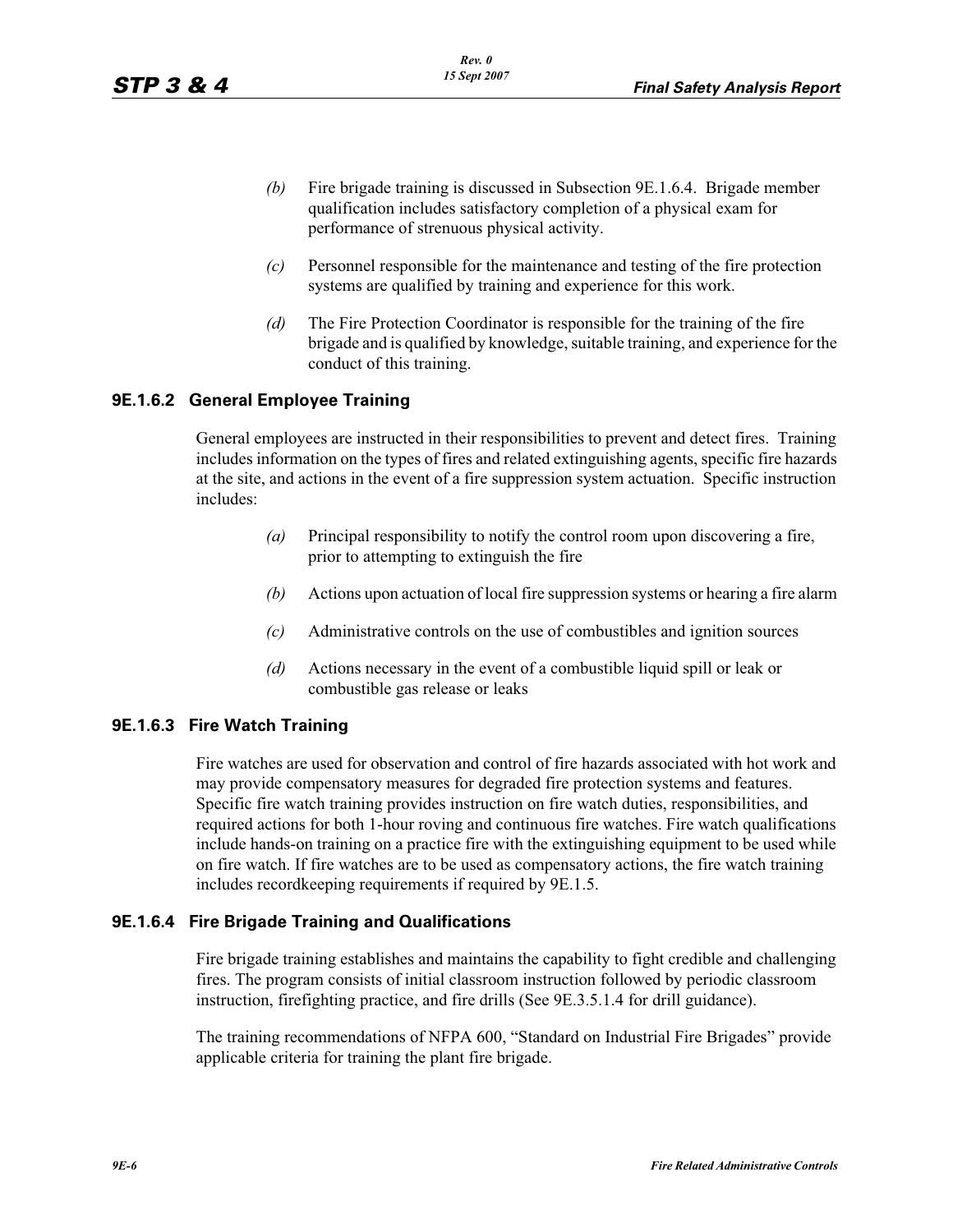# **9E.1.6.4.1 Qualifications**

The brigade leader and at least two brigade members have sufficient training in or knowledge of plant systems to understand the effects of fire and fire suppressants on safe-shutdown capability. The brigade leader has training or experience necessary to assess the potential safety consequences of a fire and advise control room personnel as evidenced by possession of an operator's license or equivalent knowledge of plant systems. The qualification of fire brigade members includes an annual physical examination to determine their ability to perform strenuous firefighting activities.

### **9E.1.6.4.2 Instruction**

Instruction is provided in the following:

- *(a)* indoctrination of the plant firefighting plan with specific identification of each individual's responsibilities
- *(b)* identification of the type and location of fire hazards and associated types of fires that could occur in the plant
- *(c)* the toxic and corrosive characteristics of expected products of combustion
- *(d)* identification of the location of firefighting equipment for each fire area and familiarization with the layout of the plant, including access and egress routes to each area
- *(e)* the proper use of available firefighting equipment and the correct method of fighting each type of fire, including the following:
	- (i) fires involving radioactive materials
	- (ii) fires in energized electrical equipment
	- (iii) fires in cables and cable trays
	- (iv) hydrogen fires
	- (v) fires involving flammable and combustible liquids or hazardous process chemicals
	- (vi) fires resulting from construction or modifications (welding)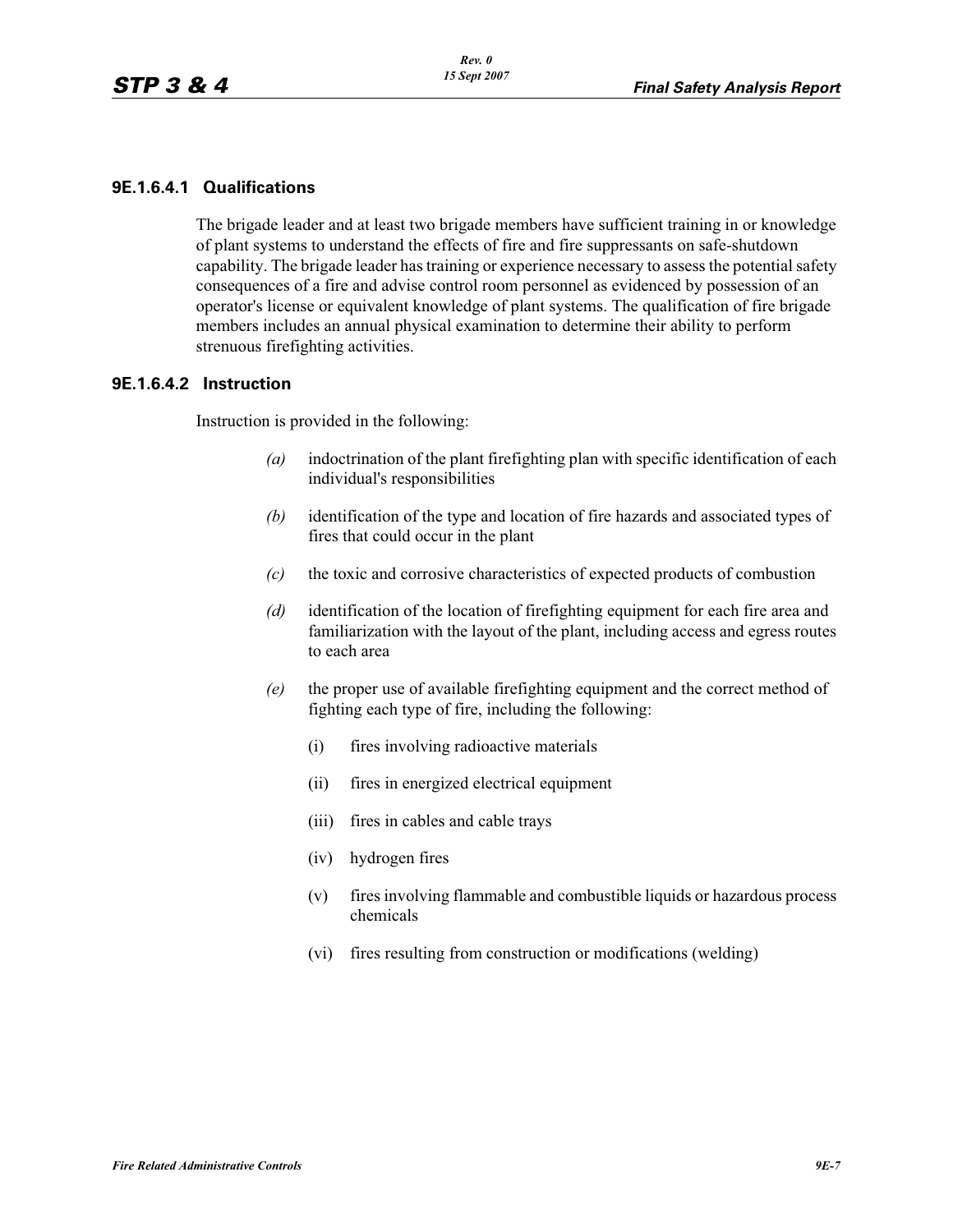- (vii) record file fires
- *(f)* the proper use of communication, lighting, ventilation, and emergency breathing equipment
- *(g)* the proper method for fighting fires inside buildings and confined spaces
- *(h)* the direction and coordination of the firefighting activities (fire brigade leaders only)
- *(i)* detailed review of firefighting strategies and procedures
- *(j)* review of the latest plant modifications and corresponding changes in firefighting plans

### **9E.1.6.4.3 Fire Brigade Practice**

Practice sessions are held for the fire brigade of each shift on the proper method of fighting the various types of fires that could occur in a nuclear power plant. These sessions provide brigade members with experience in actual fire extinguishment and the use of self-contained breathing apparatus under the strenuous conditions encountered in firefighting. Practice sessions are held at least once per year for each fire brigade member.

#### **9E.1.6.4.4 Fire Brigade Training Records**

Individual records of training provided to each fire brigade member, including drill critiques, for at least 3 years to ensure that each member receives training in all parts of the training program. Records of fire brigade training are available for NRC inspection.

### **9E.1.7 Quality Assurance**

The quality assurance program for fire protection adopts Section 1.7, Quality Assurance, of RG 1.189, and is addressed in the "STP 3 & 4 Quality Assurance Program Description."

#### **9E.1.8 Fire Protection Program Changes/Code Deviations**

This topic will be addressed in a License Condition to the STP 3 & 4 COL.

#### **9E.2 Fire Prevention**

#### **9E.2.1 Control of Combustibles**

Administrative controls and procedures control the handling and use of combustibles, prohibit storage of combustibles in plant areas important to safety, establish designated storage areas with appropriate fire protection, and control use of specific combustibles (e.g., wood) in plant areas important to safety.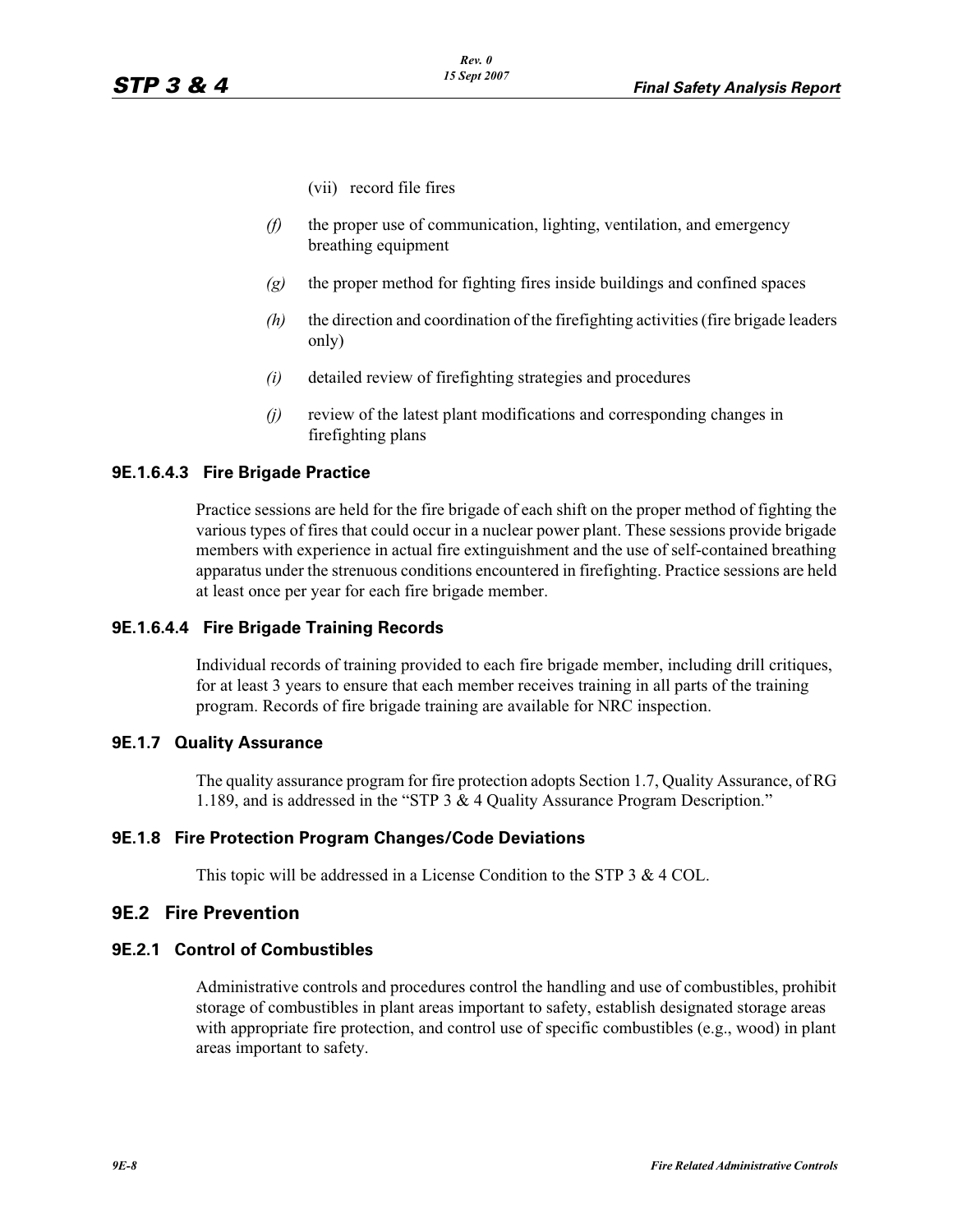# **9E.2.1.1 Transient Fire Hazards**

Bulk storage of combustible materials is prohibited inside or adjacent to buildings or systems important to safety during all modes of plant operation. Procedures govern the handling of and limit transient fire hazards such as combustible and flammable liquids, wood and plastic products, high-efficiency particulate air (HEPA) and charcoal filters, dry ion exchange resins, or other combustible materials in buildings containing systems or equipment important to safety during all phases of operation, particularly during maintenance, modification, or refueling operations.

Transient fire hazards that cannot be eliminated are controlled and suitable protection is provided. Specific controls and protective measures include the following:

- *(a)* Unused ion exchange resins are not stored in areas that contain or expose equipment important to safety.
- *(b)* Hazardous chemicals are not stored in areas that contain or expose equipment important to safety.
- *(c)* Use of wood inside buildings containing systems or equipment important to safety is permitted only when suitable noncombustible substitutes are not available. All wood smaller than  $152 \text{ mm} \times 152 \text{ mm}$  (6 in x 6 in) used in plant areas important to safety during maintenance, modification, or refueling operation (such as lay-down blocks or scaffolding) should be treated with a flame-retardant. See NFPA 703, "Standard for Fire-Retardant Treated Wood and Fire-Retardant Coatings for Building Materials." Wood is allowed into plant areas important to safety only when needed for immediate use.
- *(d)* The use of plastic materials is minimized. Halogenated plastics such as polyvinyl chloride and neoprene are used only when substitute noncombustible materials are not available.
- *(e)* Use of combustible material such as HEPA and charcoal filters, dry ion exchange resins, or other combustible supplies in areas important to safety are controlled. Such materials are allowed into areas important to safety only when they needed for immediate use.
- *(f)* Equipment or supplies (such as new fuel) shipped in untreated combustible packing containers may be unpacked in areas containing equipment or systems important to safety if required for valid operating reasons. However, combustible materials are removed from the area immediately following unpacking. Such transient combustible material, unless stored in approved containers, is not left unattended. Loose combustible packing material, such as wood or paper excelsior or polyethylene sheeting, is placed in metal containers with tight-fitting, self-closing metal covers or other approved containers.
- *(g)* Materials that collect and contain radioactivity, such as spent ion exchange resins, charcoal filters, and HEPA filters, are stored in closed metal tanks or containers that are located in areas free from ignition sources or combustibles.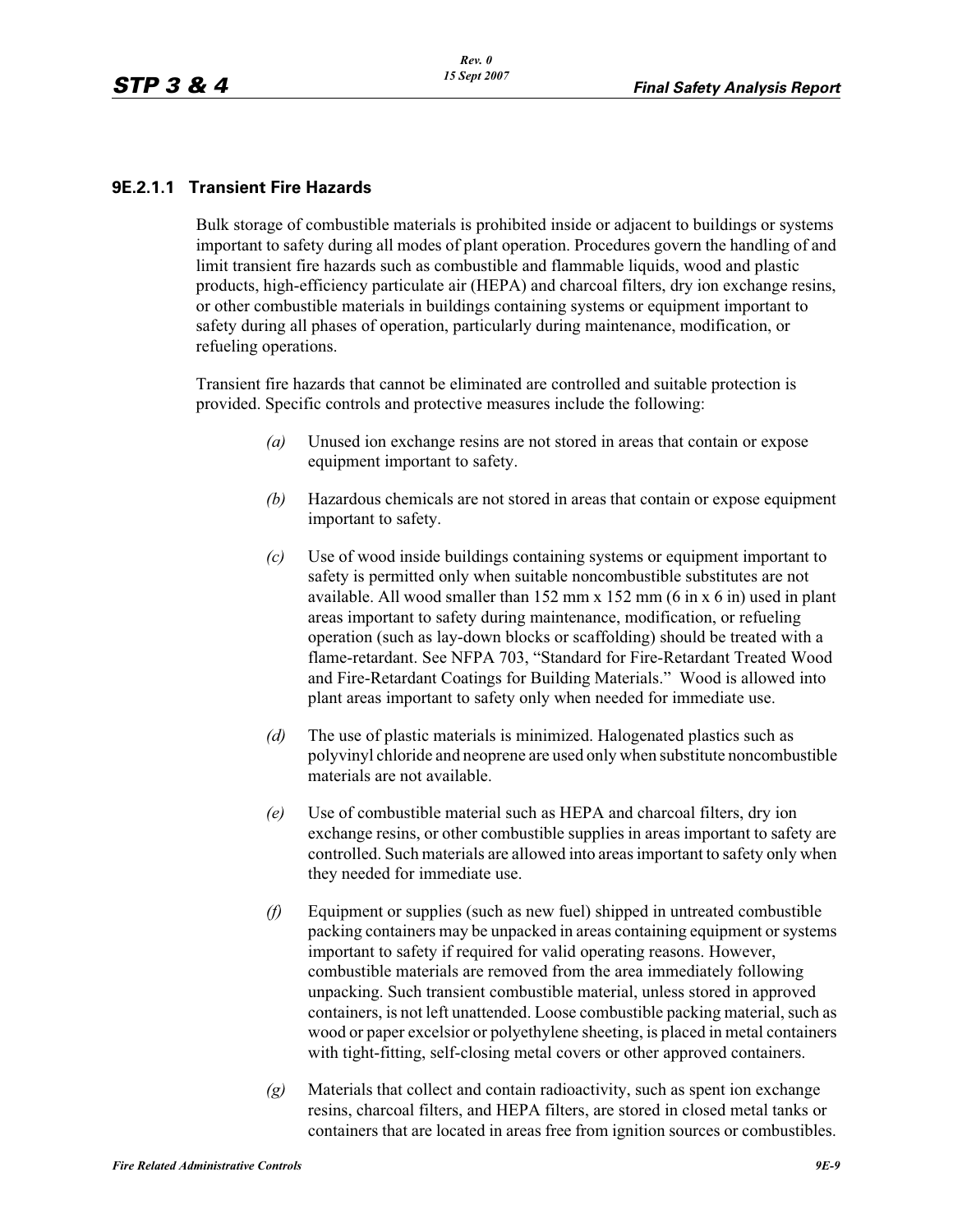These materials are protected from exposure to fires in adjacent areas as well. Consideration is given to requirements for removal of decay heat from entrained radioactive materials.

*(h)* Temporary power cables used during maintenance outages are treated as transient combustibles and potential ignition sources. Procedures address fire protection for temporary electrical power supply and distribution.

# **9E.2.1.2 Modifications**

Fire prevention elements of the FPP are maintained when plant modifications are made. Modification procedures contain provisions that evaluate the impacts of modifications on the fire prevention design features and programs. Personnel in the fire protection organization review modifications of SSCs to ensure that fixed fire loadings are not increased beyond those accounted for in the fire hazards analysis, or if increased, suitable protection is provided and the fire hazards analysis is revised accordingly.

# **9E.2.1.3 Flammable and Combustible Liquids and Gases**

The handling, use, and storage of flammable and combustible liquids comply with the provisions of NFPA 30, "Flammable and Combustible Liquids Code."

Miscellaneous storage and piping for flammable or combustible liquids or gases is controlled to avoid a potential fire exposure hazard to systems important to safety.

Combustible materials are isolated or separated from systems important to safety. When this is not possible because of the nature of the safety system or the combustible material, special protection is provided to prevent a fire from defeating the safety system function. Examples of such combustible materials that may not be separable from the remainder of its system are EDG fuel oil day tanks, turbine-generator oil and hydraulic control fluid systems.

RCP lube oil systems are not applicable to the ABWR.

Diesel fuel oil tanks, turbine-generator lube oil and hydraulic systems are discussed in Subsection 9.5.1.

Bulk gas storage meets the guidelines of Subsection 9E.7.5.

# **9E.2.1.4 External/Exposure Fire Hazards**

An evaluation of external fire hazards including the potential for wildfires is addressed in Subsection 2.2S.3.1.4. Additional relevant discussion is provided in Subsection 9.5.1 for diesel fuel oil storage and COL license information provided in Subsections 9.5.13.9, Applicant Fire Protection Program, and 9.5.13.15, Identification of Chemicals.

# **9E.2.2 Control of Ignition Sources**

Design, installation, modification, maintenance, and operational procedures and practices are used to control potential ignition sources such as electrical equipment (permanent and temporary), hot work activities (e.g., open flame, welding, cutting, and grinding), high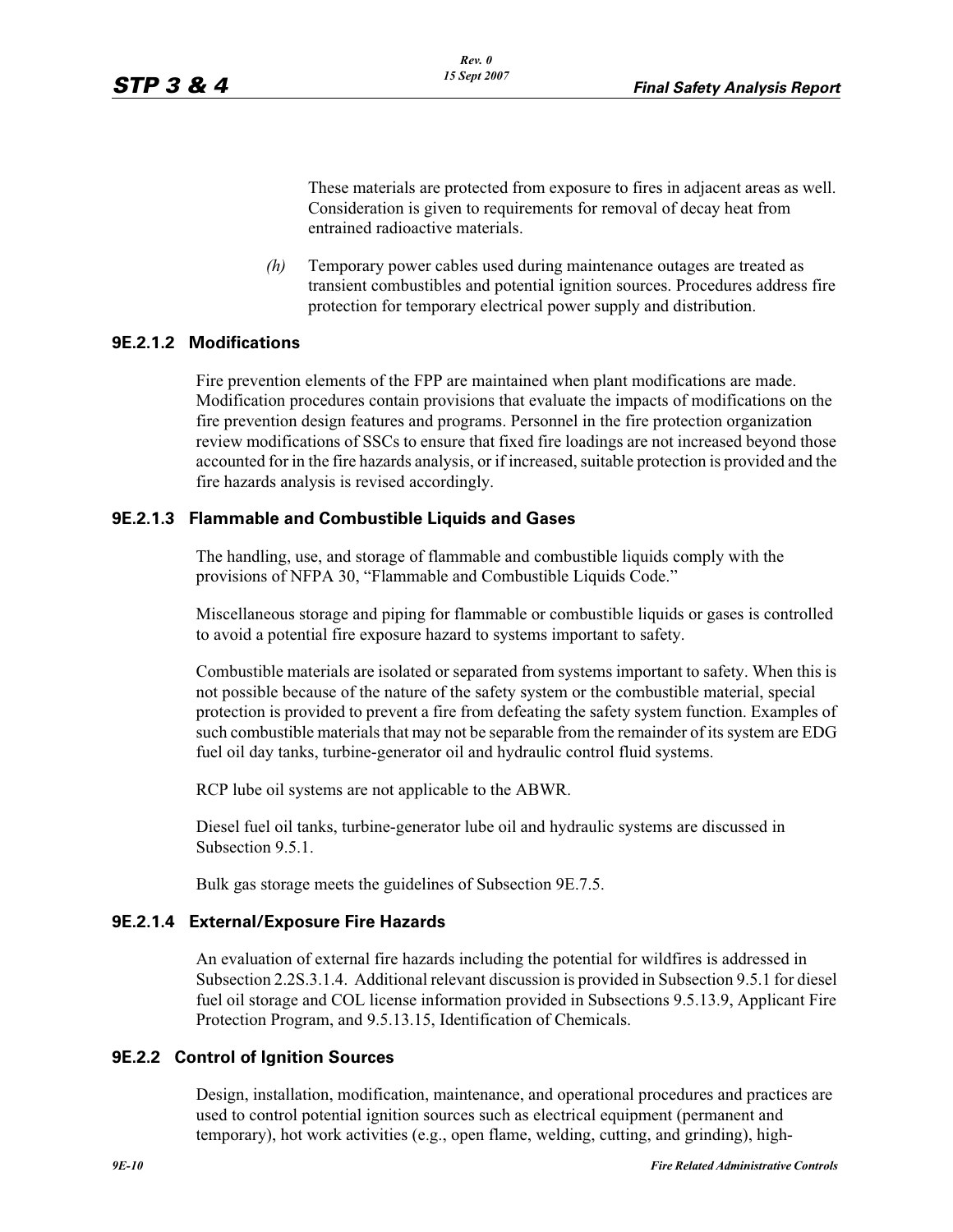temperature equipment and surfaces, heating equipment (permanent and temporary installation), reactive chemicals, static electricity, and smoking.

### **9E.2.2.1 Open Flame, Welding, Cutting, and Grinding (Hot Work)**

Work involving ignition sources such as welding and flame cutting is done under controlled conditions. Persons performing and directly assisting in such work are trained and equipped to prevent and combat fires, or if this is not possible, a person qualified in fire protection directly monitors the work and functions as a fire watch.

The use of ignition sources is governed by a hot work permit system to control open flame, welding, cutting, brazing, or soldering operations. A separate permit is normally issued for each area where work is to be done. If work continues over more than one shift, the permit should be valid for not more than 24 hours when the plant is operating or for the duration of a particular job during plant shutdown. NFPA 51B, "Standard for Fire Prevention During Welding, Cutting and Other Hot Work," includes guidance for safeguarding the hazards associated with welding and cutting operations.

### **9E.2.2.2 Temporary Electrical Installations**

Plant administrative controls provide for engineering review of temporary electrical installations. These reviews ensure that appropriate precautions, limitations, and maintenance practices are established for the term of such installations. NFPA 70, "National Electrical Code" is used for guidance on temporary electrical installations.

### **9E.2.2.3 Other Sources**

Open flames or combustion-generated smoke are not permitted for leak testing and similar procedures such as airflow determinations. Procedures and practices provide for control of temporary heating devices. Use of space heaters and maintenance equipment (e.g., tar kettles for roofing operations) in plant areas are controlled and reviewed by the STP  $3 \& 4$  fire protection staff. Engineering procedures and practices provide assurance that temporary heating devices are properly installed according to the UL listing, including required separations from combustible materials and surfaces. Temporary heating devices are placed to avoid overturning and installed in accordance with their listing, including clearance to combustible material, equipment, or construction. Asphalt and tar kettles are located in a safe place or on a fire-resistive roof at a point where they avoid ignition of combustible material below. Continuous supervision is maintained while kettles are in operation and metal kettle covers and fire extinguishers are provided.

#### **9E.2.3 Housekeeping**

Administrative controls are established to reduce fire hazards in areas containing SSCs important to safety. These controls govern removal of waste, debris, scrap, oil spills, and other combustibles after completion of a work activity or at the end of the shift. Administrative controls also include procedures for performing and maintaining periodic housekeeping inspections to ensure continued compliance with fire protection controls. Housekeeping practices ensure that drainage systems especially drain hub grills, in areas containing fixed water-based suppression systems remain free of debris to minimize flooding if the systems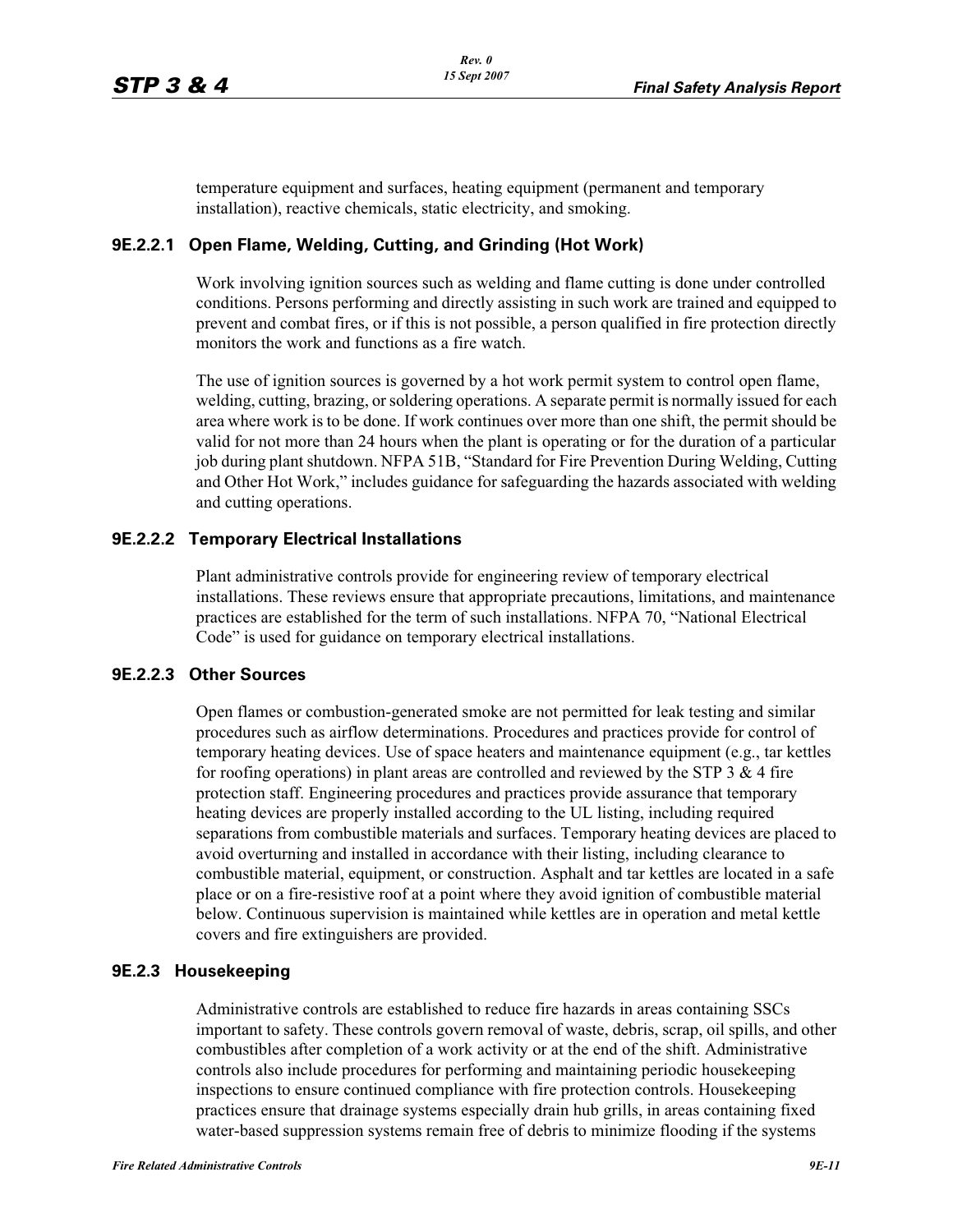discharge. RG 1.39, "Housekeeping Requirements for Water-Cooled Nuclear Power Plants," provides guidance on housekeeping, including the disposal of combustible materials.

# **9E.2.4 Fire Protection System Maintenance and Impairments**

Fire protection administrative controls are established to address the following:

- *(a)* Fire protection features are maintained and tested by qualified personnel. (See Subsection 9E.1.6.1).
- *(b)* Impairments to fire barriers, fire detection, and fire suppression systems are controlled by a permit system. Compensatory measures (see Subsection 9E.1.5) are established in areas where systems are so disarmed.
- *(c)* Test plans that list the individuals and their responsibilities in connection with routine tests and inspections of the fire protection systems are developed. The test plans contain the types, frequency, and detailed procedures for testing. Frequency of testing is based on the code of record for the applicable fire protection system. Procedures also contain instructions on maintaining fire protection during those periods when the fire protection system is impaired or during periods of plant maintenance (e.g., fire watches).
- *(d)* Fire barriers, including dampers, doors, and penetration seals, are routinely inspected. Penetration seals are inspected on a frequency and relative sample basis that provides assurance that the seals are functional. Sample size and inspection frequency are determined by the total number of penetrations and observed failure rates. Inspection frequency ensures that all seals will be inspected every 10 years. Inspections conform to NFPA 25, "Standard for the Inspection, Testing, and Maintenance of Water-Based Fire Protection Systems."

# **9E.3 Fire Detection and Suppression**

# **9E.3.1 Fire Detection**

This topic is discussed in Subsection 9.5.1.

#### **9E.3.2 Fire Protection Water Supply Systems**

This topic is discussed in Subsection 9.5.1

# **9E.3.3 Automatic Suppression Systems**

This topic is discussed in Subsection 9.5.1

#### **9E.3.4 Manual Suppression Systems and Equipment**

This topic is discussed in Subsection 9.5.1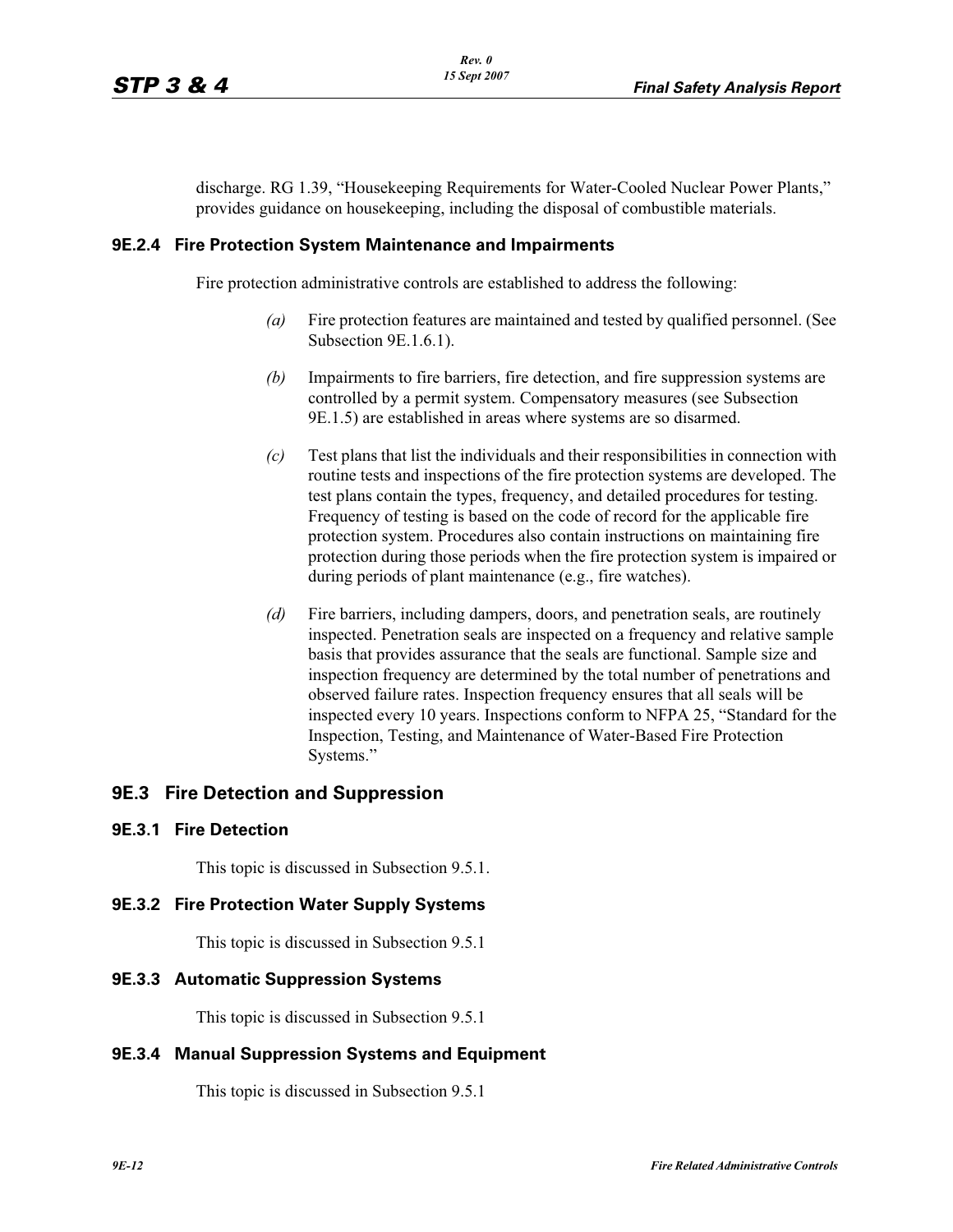# **9E.3.5 Manual Firefighting Capabilities**

### **9E.3.5.1 Fire Brigade**

A site fire brigade trained and equipped for firefighting is established and on site at all times to ensure adequate manual firefighting capability for all areas of the plant containing SSCs important to safety. The fire brigade leader has ready access to keys for any locked doors. Subsection 9E.1.6.4 provides guidance on fire brigade training and qualifications.

# **9E.3.5.1.1 Fire Brigade Staffing**

The fire brigade includes at least five members on each shift. The shift supervisor is not a member of the fire brigade.

# **9E.3.5.1.2 Equipment**

The equipment provided for the brigade consists of personal protective equipment, such as turnout coats, bunker pants, boots, gloves, hard hats, emergency communications equipment, portable lights, portable ventilation equipment, and portable extinguishers. Self-contained breathing apparatus (SCBA) using full-face positive-pressure masks approved by the National Institute for Occupational Safety and Health (approval formerly given by the U.S. Bureau of Mines) is provided for fire brigade, damage control, and control room personnel. At least 10 masks should be available for fire brigade personnel. Control room personnel may be furnished breathing air by a manifold system piped from a storage reservoir if practical. Service or rated operating life should be at least 30 minutes for the self-contained units. STP 3 & 4 conforms to NFPA 1404, "Standard for Fire Service Respiratory Protection Training."

Fire brigade equipment is stored in accordance with manufacturers recommendations (e.g., firefighter clothing should not be stored where it will be subjected to ultraviolet light from the sun, welding, or fluorescent lights).

At least a 1-hour supply of breathing air in extra bottles is located on the plant site for each selfcontained breathing apparatus. In addition, an onsight 6-hour supply of reserve air is provided for the fire brigade personnel and arranged to permit quick and complete replenishment of exhausted air supply bottles as they are returned.

During refueling and maintenance periods, self-contained breathing apparatus is provided near the containment entrances for firefighting and damage control personnel. These units are marked as emergency equipment and are independent of the plant breathing air system provided inside containment and general areas.

# **9E.3.5.1.3 Procedures and Prefire Plans**

Procedures are established to control actions by the fire brigade upon notification by the control room of a fire and to define firefighting strategies. These procedures include the following:

> *(a)* actions to be taken by control room personnel to notify the fire brigade upon report of a fire or receipt of an alarm on the control room fire alarm panel (e.g., announcing the location of the fire over the public address system, sounding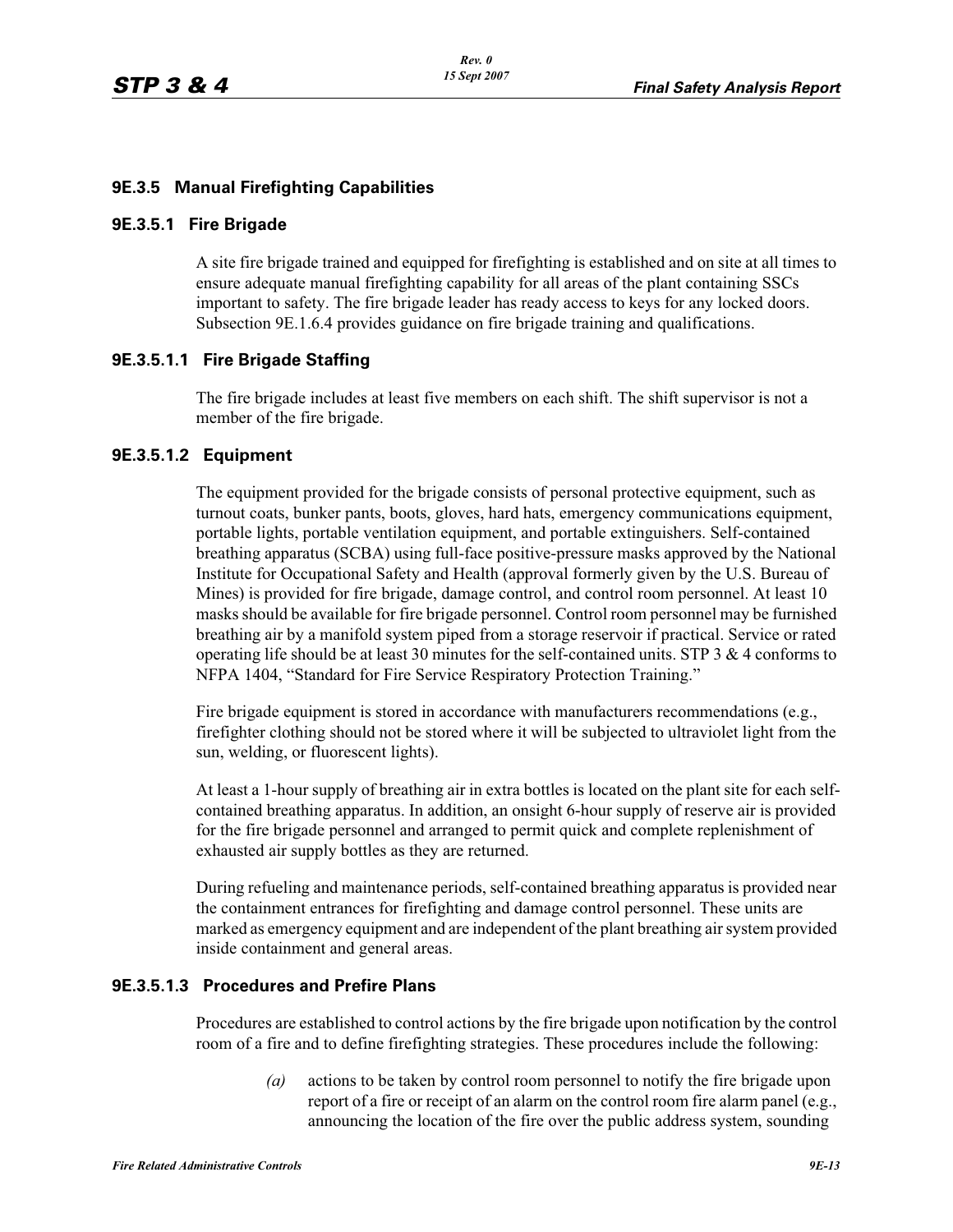fire alarms, and notifying the shift supervisor and the fire brigade leader of the type, size, and location of the fire)

- *(b)* actions to be taken by the fire brigade after notification by the control room of a fire (e.g., assembling in a designated location, receiving directions from the fire brigade leader, and discharging specific firefighting responsibilities, including selection and transportation of firefighting equipment to the fire location, selection of protective equipment, operating instructions for use of fire suppression systems, and use of preplanned strategies for fighting fires in specific areas)
- *(c)* strategies for fighting fires in all plant areas, including the following:
	- (i) fire hazards in each area covered by the specific prefire plans
	- (ii) SSCs credited for fire safe shutdown
	- (iii) fire suppression agents best suited for extinguishing the fires associated with the fire hazards in that area and the nearest location of these suppression agents
	- (iv) most favorable direction from which to attack a fire in each area in view of the ventilation direction, access hallways, stairs, and doors that are most likely to be free of fire, and the best station or elevation for fighting the fire, as well as all access and egress routes involving locked doors and the appropriate precautions and methods for access specified
	- (v) plant systems that should be managed to reduce the damage potential during a local fire and the location of local and remote controls for such management (e.g., any hydraulic or electrical systems in the area/zone covered by the specific firefighting procedure that could increase the hazards in the area because of over-pressurization or electrical hazards)
	- (vi) vital heat-sensitive system components that need to be kept cool while fighting a local fire, in particular, hazardous combustibles that need cooling
	- (vii) organization of firefighting brigades and the assignment of special duties (including command control of the brigade, transporting fire suppression and support equipment to the fire scenes, applying the extinguishing agent to the fire, communication with the control room, and coordination with outside fire departments, according to job title so that all firefighting functions are covered by any complete shift personnel complement
	- (viii) potential radiological and toxic hazards in fire areas/zones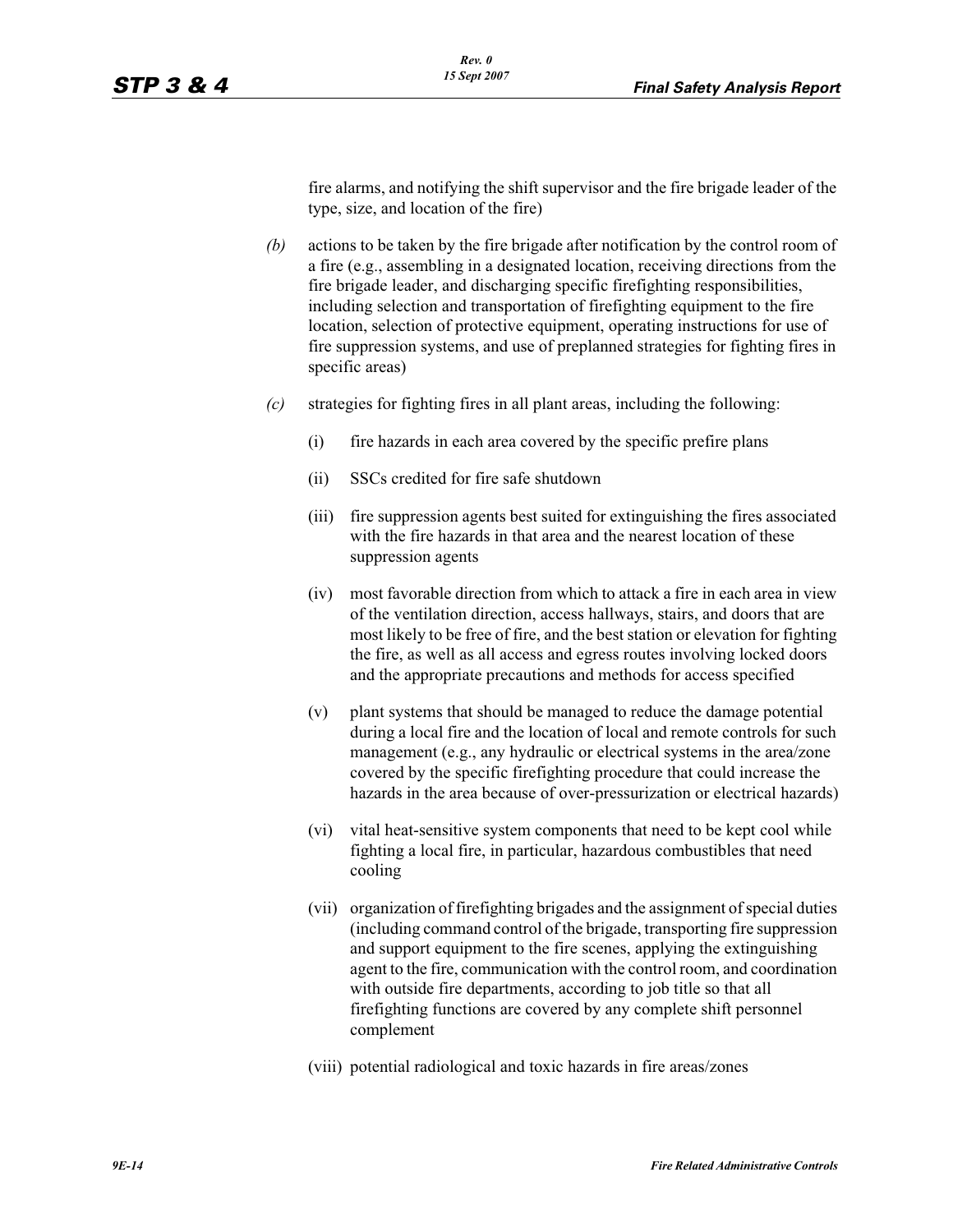- (ix) ventilation system operation that ensures desired plant air distribution when the ventilation flow is modified for fire containment or smoke clearing operation
- (x) operations requiring control room and shift engineer coordination or authorization
- (xi) instructions for plant operators and general plant personnel during fire
- (xii) communications between the fire brigade leader, fire brigade, offsite mutual aid responders, control room, and licensee's emergency response organization

Firefighting procedures identify the techniques and equipment for the use of water in fighting electrical cable fires in nuclear plants, particularly in areas containing a high concentration of electric cables with plastic insulation in accordance with NFPA 1620, "Recommended Practice for Pre-Incident Planning."

# **9E.3.5.1.4 Performance Assessment/Drill Criteria**

Fire brigade drills are performed so that the fire brigade can practice as a team.

Drills are performed quarterly for each shift fire brigade. Each fire brigade member should participate in at least two drills annually.

A sufficient number of these drills, but not less than one for each shift's fire brigade per year, are unannounced to determine the firefighting readiness of the plant's fire brigade, brigade leader, and fire protection systems and equipment. Persons planning and authorizing an unannounced drill ensure that the responding shift fire brigade members are not aware that a drill is being planned until it has begun. At least one drill per year is performed on a "back shift" for each shift's fire brigade.

Drills are preplanned to establish training objectives and critiqued to determine how well the training objectives have been met. Members of the management staff responsible for plant safety and fire protection should plan and critique unannounced drills. Performance deficiencies of a fire brigade or of individual fire brigade members should be remedied by scheduling additional training for the brigade or members.

Unsatisfactory drill performance should be followed by a repeat drill within 30 days.

The local fire department is invited to participate in drills at least annually.

At 3-year intervals, qualified individuals independent of STPNOC critique a randomly selected unannounced drill. Drills include the following:

> *(a)* The effectiveness of the fire alarms, time required to notify and assemble the fire brigade, and selection, placement, and use of equipment and firefighting strategies should be assessed.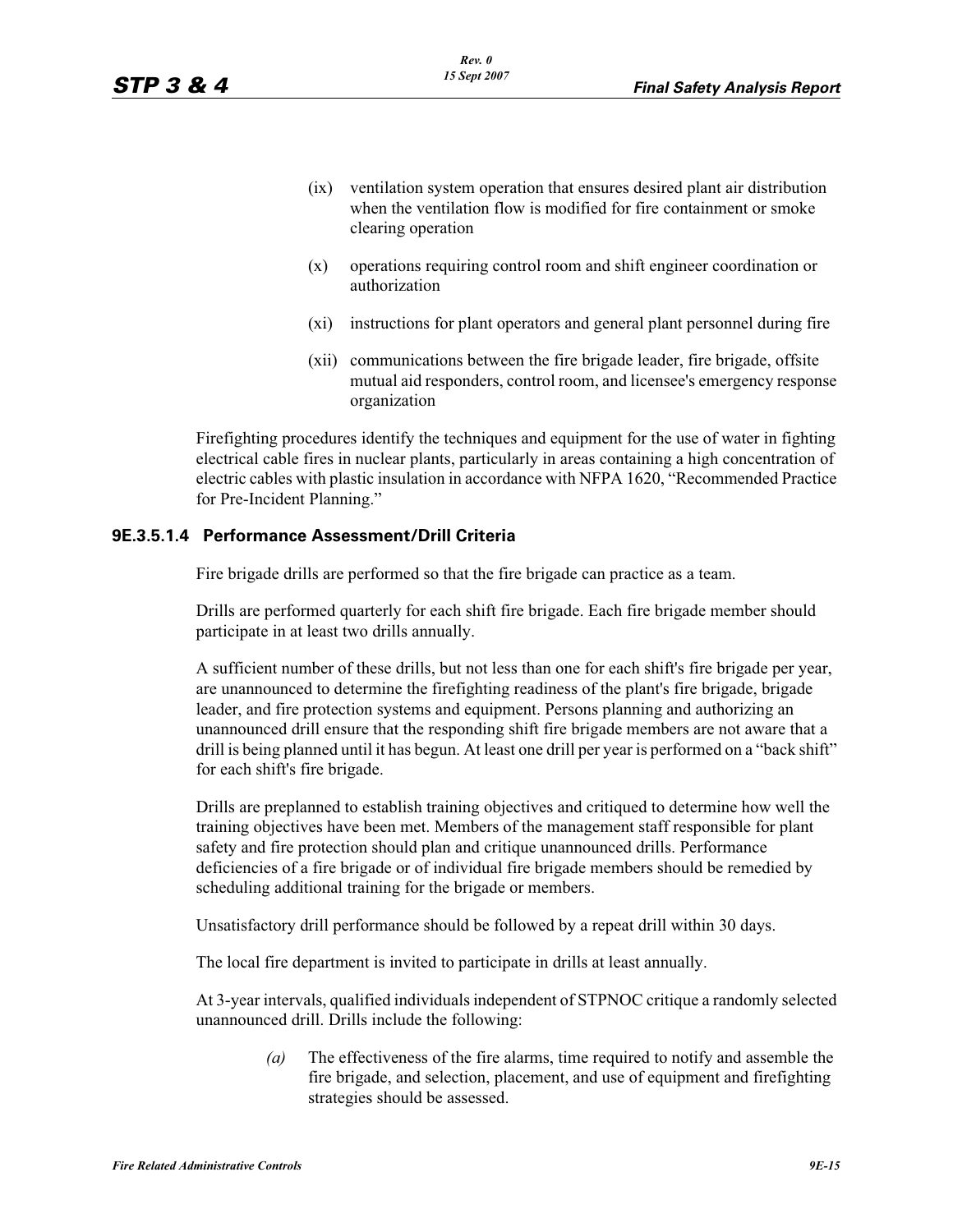- *(b)* Each brigade member's knowledge of his or her role in the firefighting strategy for the area assumed to contain the fire, and the brigade member's conformance with established plant firefighting procedures and use of firefighting equipment, including self-contained emergency breathing apparatus, communication, lighting, and ventilation should be assessed.
- *(c)* The simulated use of firefighting equipment required to cope with the situation and type of fire selected for the drill should be evaluated. The area and type of fire chosen for the drill should differ from those used in the previous drills so that brigade members are trained in fighting fires in various plant areas. The situation selected should simulate the size and arrangement of a fire that could reasonably occur in the area selected, allowing for fire development during the time required to respond, obtain equipment, and organize for the fire, assuming loss of automatic suppression capability.
- *(d)* The brigade leader's direction of the firefighting effort should be assessed with regard to thoroughness, accuracy, and effectiveness.

Drill records are retained for a period of 3 years (See Subsection 9E.1.6.4 for additional discussion on drill records.)

# **9E.3.5.2 Offsite Manual Firefighting Resources**

# **9E.3.5.2.1 Capabilities**

The local offsite fire departments that provide back up manual firefighting resources should have the following capabilities:

- *(a)* Personnel and equipment with capacities consistent with those assumed in the plant's fire hazards analysis and prefire plans
- *(b)* Hose threads or adapters to connect with onsite hydrants, hose couplings, and standpipe risers (Also see Subsection 9E.3.4.2).

# **9E.3.5.2.2 Training**

Local offsite fire department personnel who provide back up manual firefighting resources should be trained in the following:

- *(a)* Operational precautions when fighting fires on nuclear power plant sites and the need for radiological protection of personnel and the special hazards associated with a nuclear power plant site
- *(b)* The procedures for notification and expected roles of the offsite responders
- *(c)* Site access procedures and the identity (by position and title) of the individual in the onsite organization who will control the responders' support activities (offsite response support personnel should be provided with appropriate identification cards where required)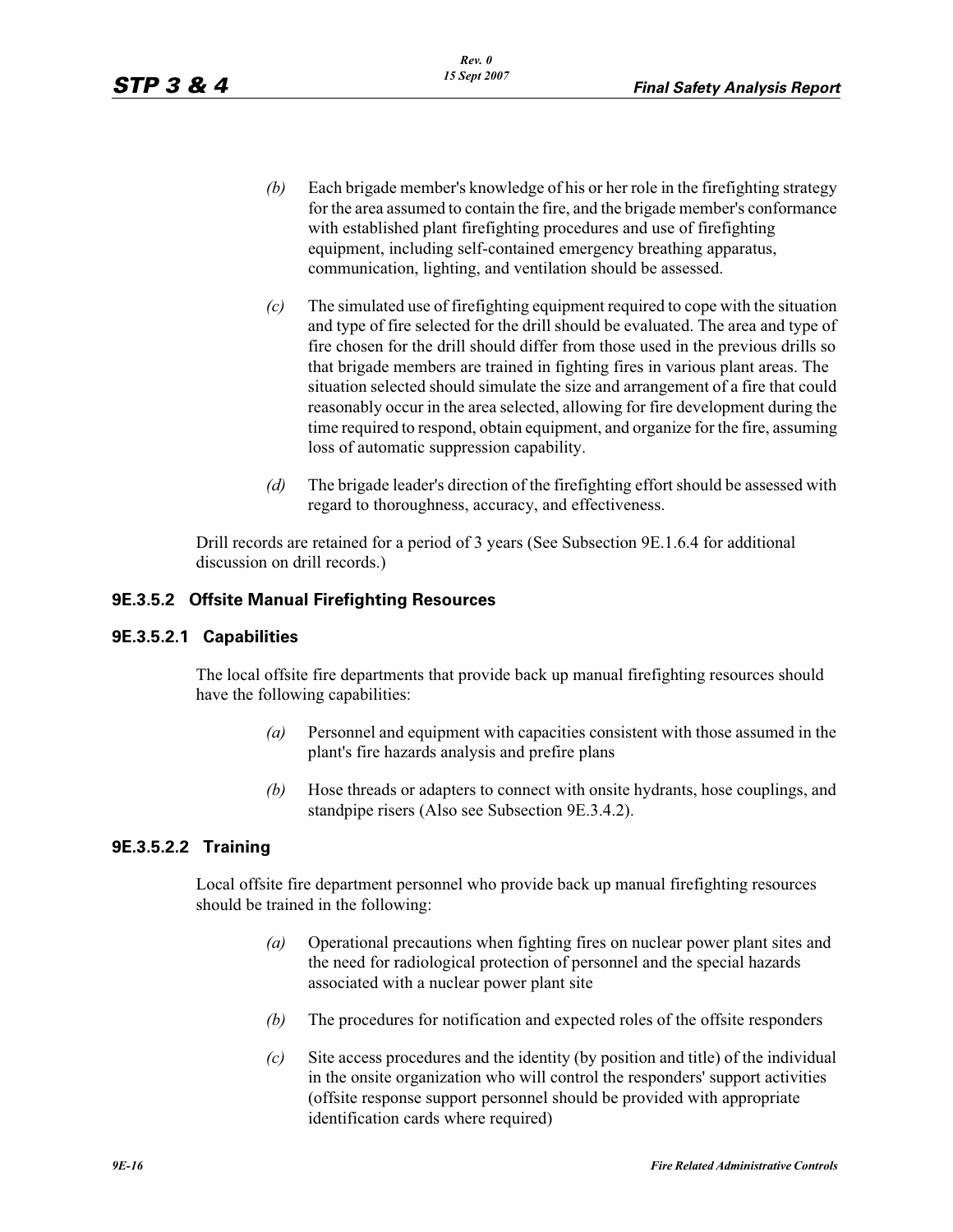- *(d)* Fire protection authorities, responsibilities, and accountabilities with regard to responding to a plant fire, including the fire event command structure between the plant fire brigade and offsite responders
- *(e)* Plant layout, plant fire protection systems and equipment, plant fire hazards, and prefire response plans and procedures

# **9E.3.5.2.3 Agreement/Plant Exercise**

STP 3 & 4 establishes written mutual aid agreements with offsite fire departments. Plant procedures delineate fire protection authorities, responsibilities, and accountabilities with regard to responding to plant fire or emergency events, including the fire event command structure between the plant fire brigade and offsite responders.

The plant fire brigade drill schedule should provide for periodic local fire department participation (at least annually). These drills should effectively exercise the fire event command structure between the plant fire brigade and offsite responders. (See Subsection 9E.3.5.1.4 for guidance on conduct and evaluation of fire brigade drills.)

# **9E.4 Building Design/Passive Features**

This topic is discussed in Subsection 9.5.1

# **9E.5 Safe-Shutdown Capability**

The systems required for safe shutdown are discussed in Section 7.4 and the fire protection design features for safe shutdown are discussed in detail in Subsection 9.5.1.

### **9E.5.1 Post-Fire Safe-Shutdown Performance Goals**

This topic is discussed in Section 7.4 and Subsection 9.5.1.

#### **9E.5.2 Cold Shutdown and Allowable Repairs**

This topic is discussed in Section 19Q.6.

#### **9E.5.3 Fire Protection of Safe-Shutdown Capability**

The systems required for safe shutdown are discussed in Section 7.4 and the fire protection design features for protecting safe-shutdown capability are discussed in detail in Subsection 9.5.1.

#### **9E.5.4 Alternative and Dedicated Shutdown Capability**

The remote shutdown system is described in Subsections 7.4.1.4, 9.5.1.1 and 9.5.1.1.2.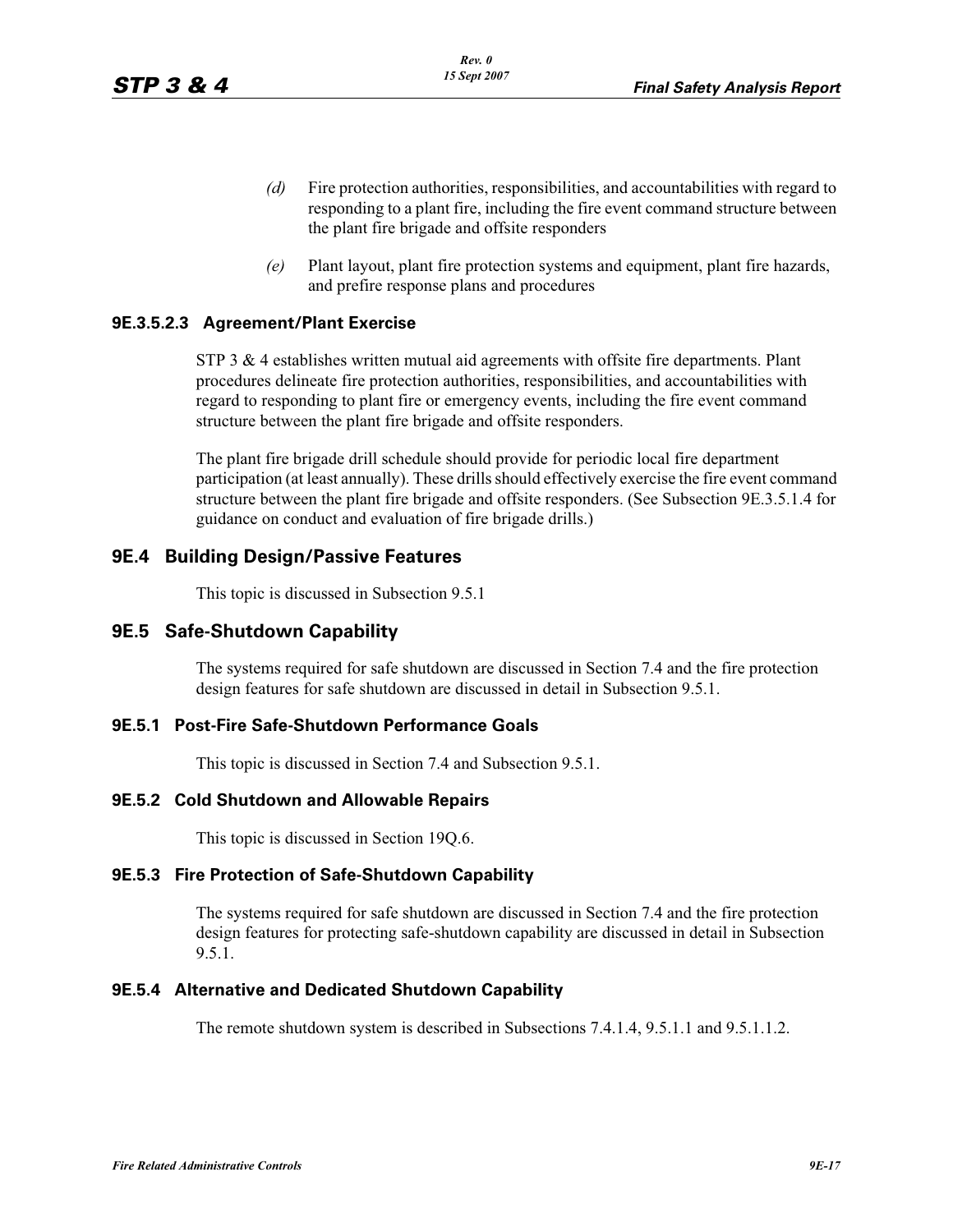# **9E.5.5 Post-Fire Safe-Shutdown Procedures**

Procedures for effecting safe shutdown reflect the results and conclusions of the safe-shutdown analysis. Time-critical operations for effecting safe shutdown identified in the safe-shutdown analysis and incorporated in post-fire procedures are validated.

### **9E.5.5.1 Safe-Shutdown Procedures**

Post-fire safe-shutdown operating procedures are developed for those areas where alternative or dedicated shutdown is required.

### **9E.5.5.2 Alternative/Dedicated Shutdown Procedures**

Procedures describe the tasks to implement alternative/dedicated shutdown capability when offsite power is available and when offsite power is not available for 72 hours.

These procedures address necessary actions to compensate for spurious actuations and highimpedance faults if such actions are identified in the Fire Hazards Analysis (Section 9A) to effect safe shutdown.

Procedures governing return to the control room following evacuation address the following conditions:

- *(a)* The fire has been extinguished and so verified by appropriate fire protection personnel.
- *(b)* The control room has been deemed habitable by appropriate fire protection personnel and the shift supervisor.
- *(c)* Damage has been assessed and, if necessary, corrective action has been taken to ensure that necessary safety, control, and information systems are functional (some operators may assist with these tasks), and the shift supervisor has authorized return of plant control to the control room.
- *(d)* Turnover procedures that ensure an orderly transfer of control from the alternative/dedicated shutdown panel to the control room have been completed.

#### **9E.5.5.3 Repair Procedures**

For the ABWR, repair procedures are not necessary to achieve safe shutdown. See discussion in Subsection 9.5.1.1.2 and Section 19Q.6.

#### **9E.5.6 Shutdown/Low-Power Operations**

The design features providing for fire protection during nonpower operation are discussed in Section 19Q ABWR Shutdown Risk Assessment.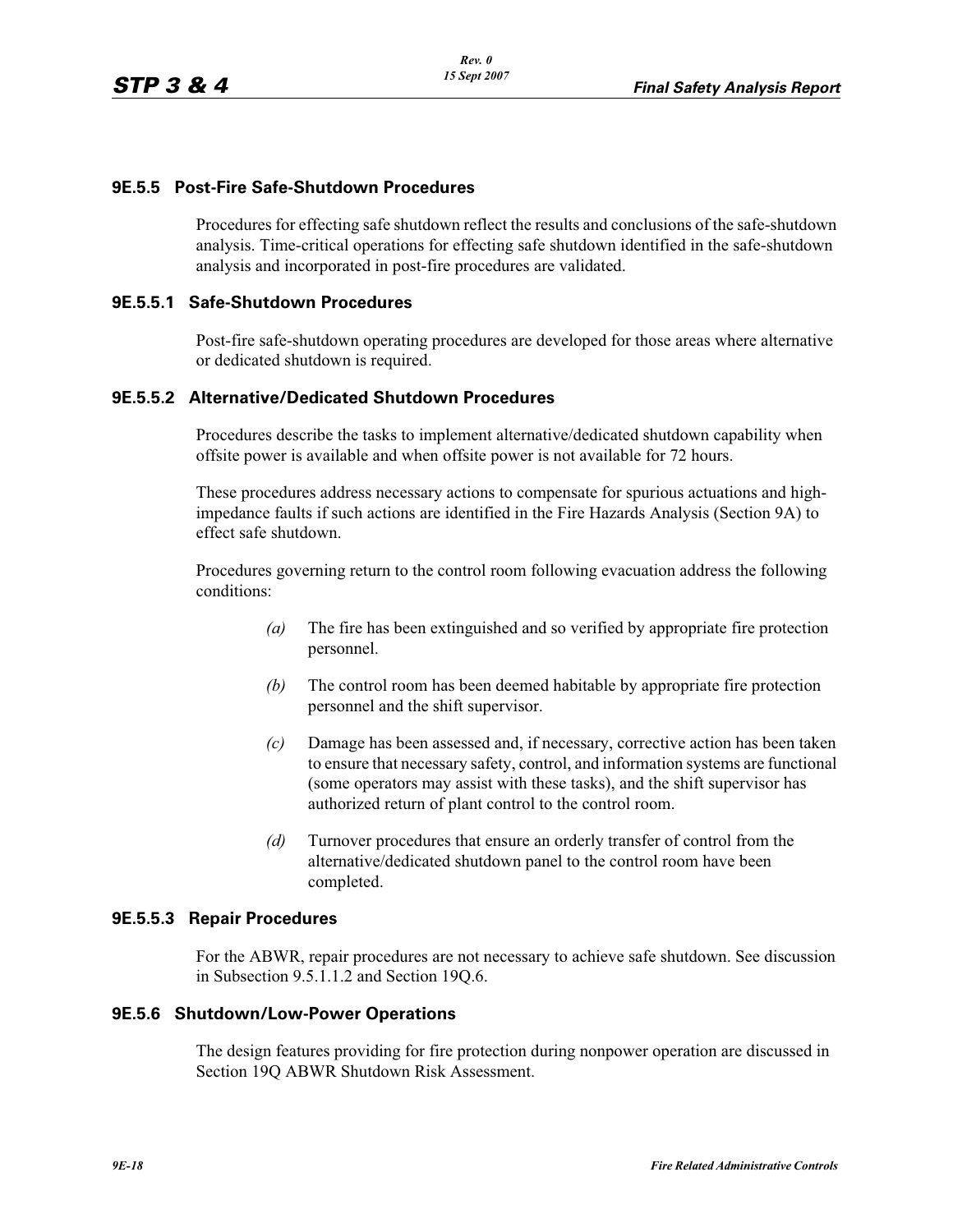# **9E.6 Fire Protection for Areas Important to Safety**

The following areas were outside the scope of the ABWR Standard Plant Design and are addressed in Subsection 9.5.13.9 (COL License Information Item 9.26):

- *(a)* Main Transformer
- *(b)* Equipment entry lock
- *(c)* Fire protection pumphouse
- *(d)* Ultimate heat sink

# **9E.7 Protection of Special Fire Hazards Exposing Areas Important to Safety**

### **9E.7.1 Reactor Coolant Pump Oil Collection**

This topic is not applicable to the ABWR.

# **9E.7.2 Turbine/Generator Building**

This topic is discussed in Subsection 9.5.1.

### **9E.7.3 Station Transformers**

Fire protection for the Main Transformer was outside the scope of the ABWR Standard Plant Design and is addressed in Subsection 9.5.13.9 (COL License Information Item 9.26).

### **9E.7.4 Diesel Fuel Oil Storage Areas**

This topic is discussed in Subsection 9.5.1.

# **9E.7.5 Flammable Gas Storage and Distribution**

To reduce the possibility of wall penetration in the event of a container failure, care is taken to locate high-pressure gas storage containers with the long axis parallel to building walls. Acetylene-oxygen gas cylinders are not stored in areas that contain or expose equipment important to safety or the fire protection systems that serve those equipment areas.

The fire hazards associated with bulk storage of hydrogen for generator cooling is addressed in Table 2.2S-2, STP Onsite Chemical Storage and Table 2.2S-6, Onsite chemical Storage-Disposition. The bulk storage system meets the guidance of EPRI Report NP-5283-SR-A. The bulk storage system is described in Section 10.2.

### **9E.7.6 Nearby Facilities**

An evaluation of external fire hazards including the potential for wildfires is addressed in Subsection 2.2S.3.1.4 which indicated that no special FPP provisions are required for the threat of fire or explosion from nearby facilities.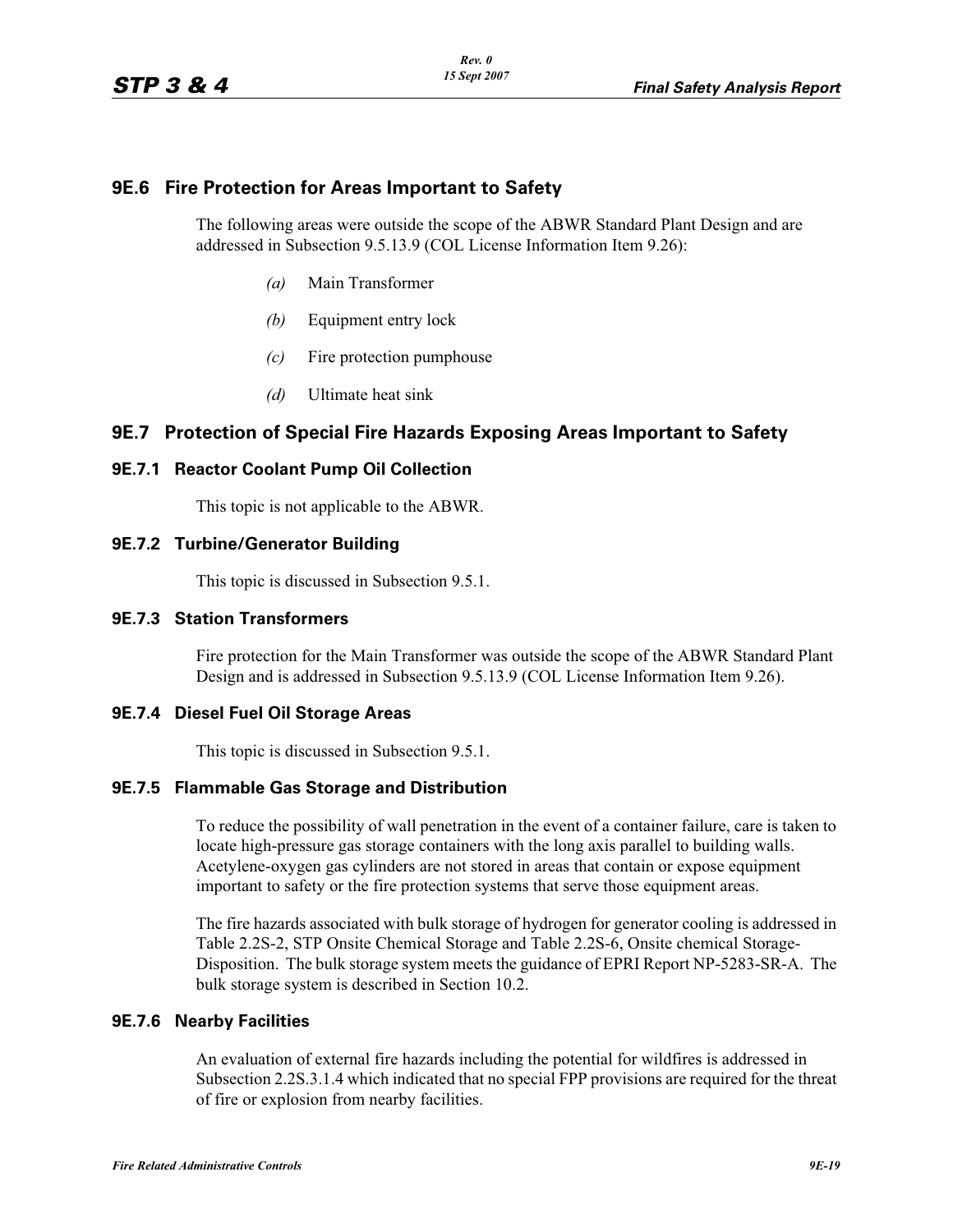# **9E.8 Fire Protection for New Reactors**

# **9E.8.1 General**

# **9E.8.2 Enhanced Fire Protection Criteria**

As discussed in Subsection 9.5.1.1.2, a principal feature of the ABWR design approach to fire protection is providing three complete divisions of safety-related cooling systems with only one division located in any single fire area. Complete burnout of any fire area without recovery will not prevent safe shutdown of the plant; therefore, complete burnout of a fire area can be tolerated (divisional separation is not practical in the case of the inerted containment, the control room and the remote shutdown panel rooms and the basis for acceptability of these areas is discussed in more detail in Subsection 9.5.1.1.2).

# **9E.8.3 Passive Plant Safe-Shutdown Condition**

Not applicable; the ABWR is an evolutionary design with active safety features.

# **9E.8.4 Applicable Industry Codes and Standards**

The NFPA codes and standards of record related to the design and installation of fire protection systems and features for the certified ABWR are those referenced in Section 1.8.

For the FPP of STP 3  $\&$  4, the codes and standards of record will also be those referenced in Section 1.8 except for FPP programmatic aspects that are not addressed in the ABWR certified design. These programmatic aspects of the FPP will be in accordance with those NFPA codes and standards, listed in this Appendix, in effect 180 days before the submittal of the STP  $3 \& 4$ COL application. In the event that a later code or standard has a programmatic aspect that cannot be practically implemented due to design or installation features of the earlier code or standard, then the earlier code or standard will apply.

# **9E.8.5 Other New Reactor Designs**

This topic is not applicable to the ABWR.

# **9E.8.6 Fire Protection Program Implementation Schedule**

The elements of the FPP described in this program that are necessary to protect new fuel from the adverse affects of a fire in the new fuel storage area or adjacent areas will be implemented prior to the receipt of new fuel. Other required elements of the FPP will be implemented prior to initial fuel load.

# **9E.8.7 Fire Protection for Nonpower Operation**

The design features providing for fire protection during nonpower operation are discussed in Section 19Q.6, Fires During Maintenance.